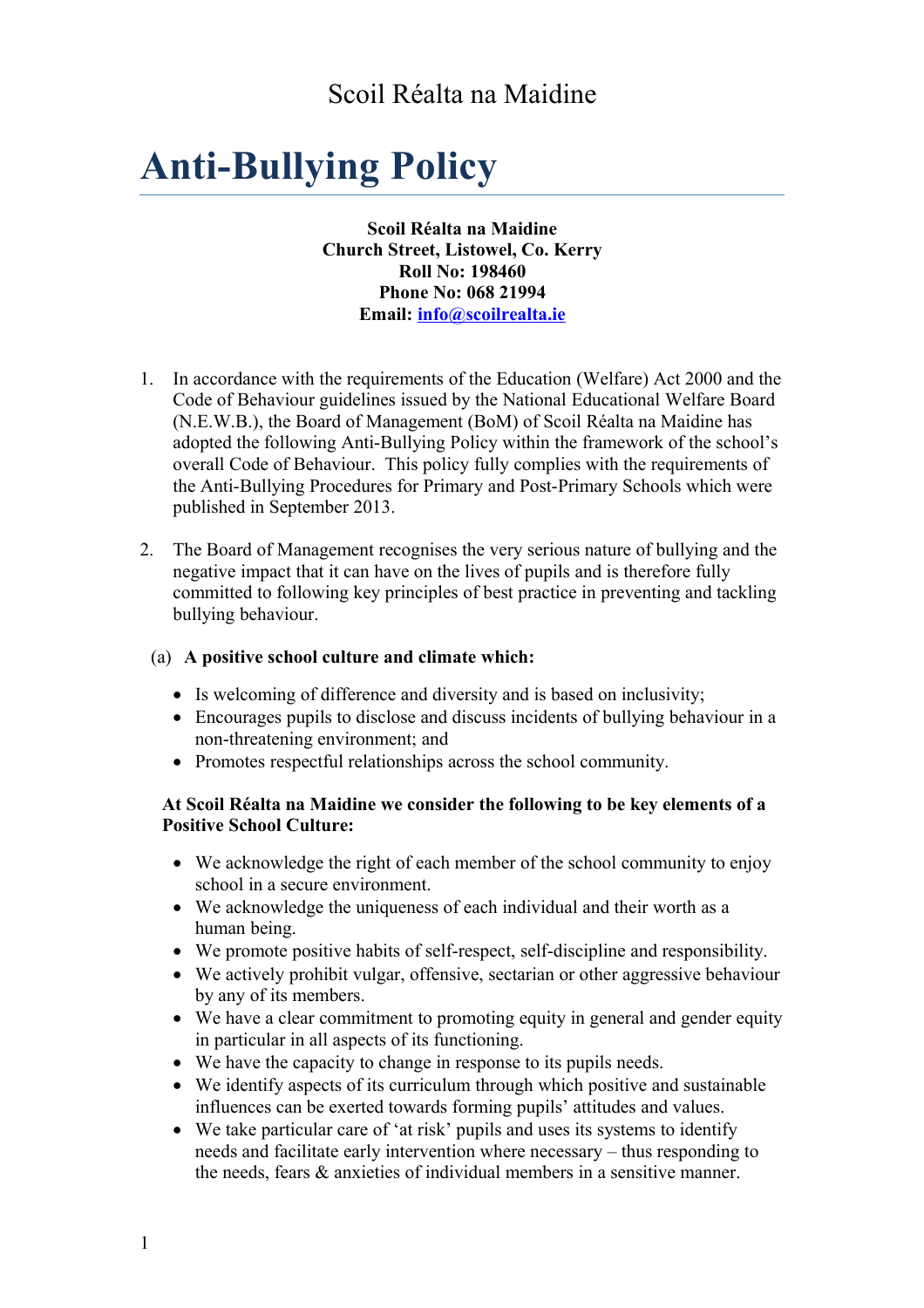- Scoil Réalta na Maidine recognises the need to work in partnership with and keep parents informed on procedures to improve relationships within the school community.
- We recognise the right of parents to share in the task of equipping pupils with a range of life skills.
- We recognise the role of other community agencies in preventing and dealing with bullying.
- We promote habits of mutual respect, courtesy and an awareness of the interdependence of people in groups and communities.
- We promote qualities of social responsibility, tolerance and understanding among its members.
- Staff members share a collegiate responsibility, under the direction of the Principal, to act in preventing bullying/aggressive behaviour to ANY MEMBER of the school community.

# (b) **Effective leadership**

- The BoM has overall responsibility to ensure that this policy is effective, sustainable and measured. The BoM must ensure that accountability is of the highest standard and frequently appraise the outcomes of the strategies and measures contained within the policy.
- The In School Management (I.S.M.) Team (named in Appendix A) have a clear role to act in a leadership capacity within the school community, stimulating a whole school approach to preventing and tackling bullying – and modelling best practice.
- The Principal, as key leader, strongly influences attitudes and sets standards in relation to dealing with bullying.
- Teachers must act as good role models and not misuse authority, but be fair, clear and consistent in their disciplinary measures.

#### (c) **A school-wide approach**

- A whole community approach to the problem of bullying is required and Scoil Réalta na Maidine community comprises of management, teachers, nonteaching staff, pupils, parents/guardians.
- Beyond the school community, bullying behaviour may extend to outside of school. Where this negatively impacts on a school – parents/guardians and pupils have a responsibility to support the school in helping to address the issue. This applies particularly (but not exclusively) to cyber bullying.
- The assistance of Gardaí, TUSLA and Community Workers may be required in some cases.
- Collective vigilance is needed throughout the whole school/community sector to identify and deal with issues around bullying in a fair and equitable manner.

# (d) **A shared understanding of what bullying is and its impact**

• Scoil Réalta na Maidine endeavours to put in place appropriate systems to ensure that ALL relevant members of the school community (parents, pupils, staff and the wider community) have a shared understanding of what constitutes bullying behaviour as defined in this policy. *(Sections 2 & 3 of Anti-Bullying Procedures for Primary & Post Primary Schools)*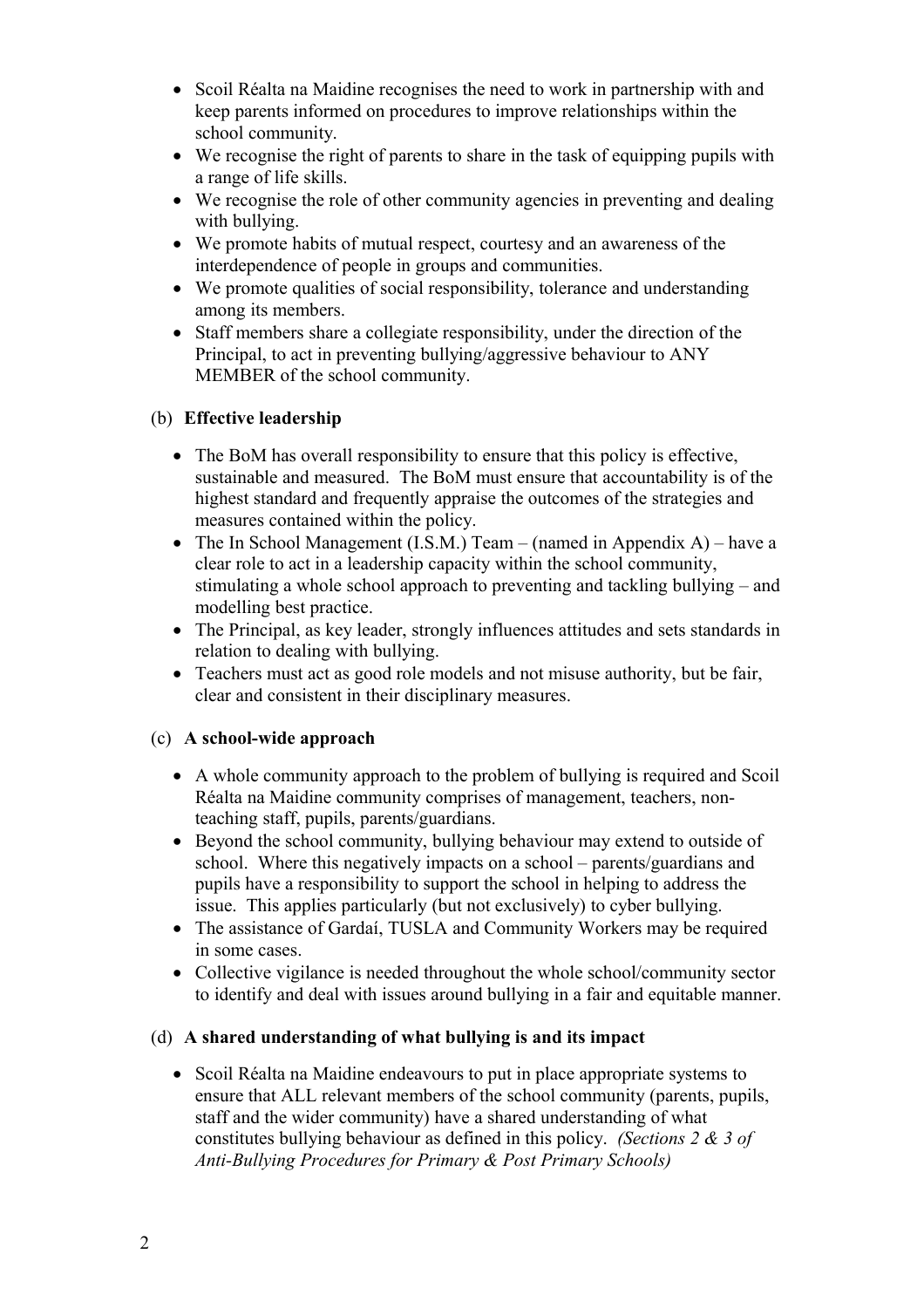#### (e) **Implementation of education and prevention strategies (See Section 5 of this policy, including awareness-raising measures) that:**

- Build empathy, respect and resilience in pupils;
- Explicitly address the issues of cyber-bullying and identity-based bullying including in particular, homophobic and transphobic bullying; and
- Effective supervision and monitoring of pupils.

# (f) **Effective supervision and monitoring of pupils**

- Staff members have a distinct responsibility to ensure that supervision of pupils in class is effective and consistent.
- Supervision in playground areas must be managed and conducted effectively, with particular attention given to 'hot spots' or 'hot times', e.g. arrival and departure times.

#### (g) **Supports for staff**

- Regular discussion and review of policy and procedures is essential to support staff on a continuous basis.
- All staff must have a uniform interpretation of what is expected in relation to bullying behaviours, how to manage disclosures and how to deal effectively with incidents of bullying within the classroom context.
- Staff must be aware that supporting one another is a key aspect of prevention and new/inexperienced members of staff must be given every opportunity to discuss concerns and model best practice.
- Continuous Professional Development (C.P.D.) in relation to Anti-Bullying Strategies will be supported and encouraged for all members of staff.
- (h) **Consistent recording, investigation and follow up of bullying behaviour (including use of established intervention strategies), and**
- (i) **On-going evaluation of the effectiveness of the Anti-Bullying Policy.**

#### 3. **In accordance with the Anti-Bullying Procedures for Primary and Post-Primary Schools bullying is defined as follows:**

Bullying is unwanted negative behaviour, verbal, psychological or physical, conducted by an individual or group against another person (or persons) and which is repeated over time.

The following types of bullying behaviour are included in the definition of bullying:

- Deliberate exclusion, malicious gossip and other forms of relational bullying;
- Cyber-bullying: and
- Identity-based bullying such as homophobic bullying, racist bullying based on a person's membership of the Traveller community and bullying of those with disabilities or special educational needs.

Isolated or once-off incidents of intentional negative behaviour, including a once-off offensive or hurtful text message, or other private messaging, do not fall within the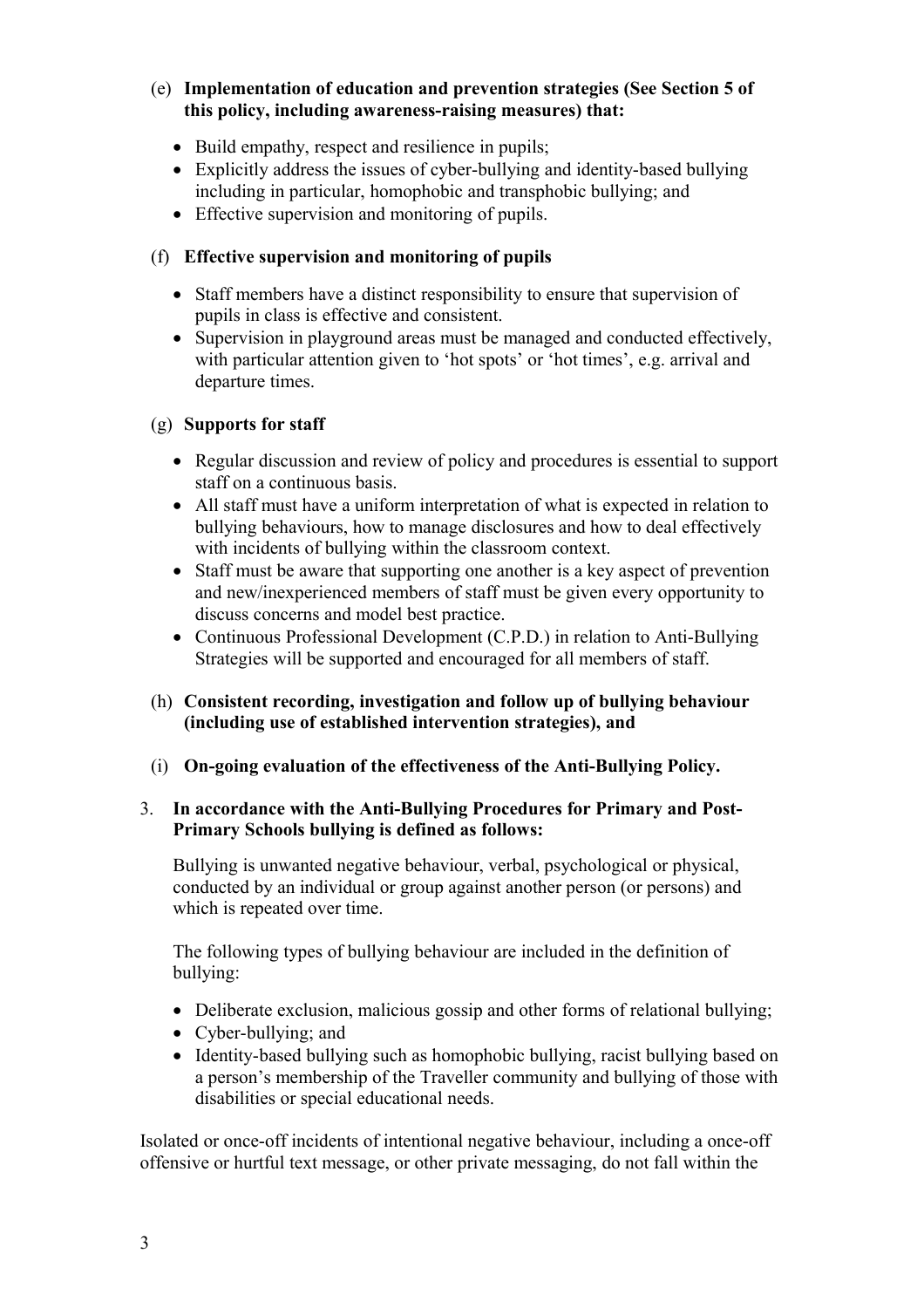definition of bullying and should be dealt with, as appropriate, in accordance with the school's Code of Behaviour.

However, in the context of this policy, placing a once-off offensive or hurtful public message, image or statement on a social network site or other public forum where that message, image, or statement can be viewed and/or repeated by other people will be regarded as bullying behaviour.

Negative behaviour that does not meet this definition of bullying will be dealt with in accordance with the school's Code of Behaviour.

# **GENERAL BEHAVIOURS WHICH APPLY TO ALL TYPES OF BULLYING**

- Harassment based on any of the nine grounds in the equality legislation, e.g. sexual harassment, homophobic bullying, racist bullying, etc.
- Physical aggression.
- Damage to property.
- Name calling.
- Slagging.
- The production, display or circulation of written words, pictures or other materials aimed at intimidating another person.
- Offensive graffiti.
- Extortion.
- Intimidation.
- Insulting or offensive gestures.
- The "look".
- Invasion of personal space.
- A combination of any of the types listed.

# **CYBER:**

- **Denigration:** Spreading rumours, lies or gossip to hurt a person's reputation.
- **Harassment:** Continually sending vicious, mean or disturbing messages to an individual.
- **Impersonation:** Posting offensive or aggressive messages under another person's name.
- **Flaming:** Using inflammatory or vulgar words to provoke an online fight.
- **Trickery:** Fooling someone into sharing personal information which is then posted online.
- **Outing:** Posting or sharing confidential or compromising information or images.
- **Exclusion:** Purposefully excluding someone from an online group.
- **Cyber stalking:** Ongoing harassment and denigration that causes a person considerable fear for his/her safety.
- Silent telephone/mobile phone call.
- Abusive telephone/mobile phone calls.
- Abusive text messages.
- Abusive email.
- Abusive communication on social networks, e.g. Facebook / Ask.fm / Twitter / You Tube or games consoles.
- Abusive website comments / Blogs / Pictures.
- Abusive posts on any form of communication technology.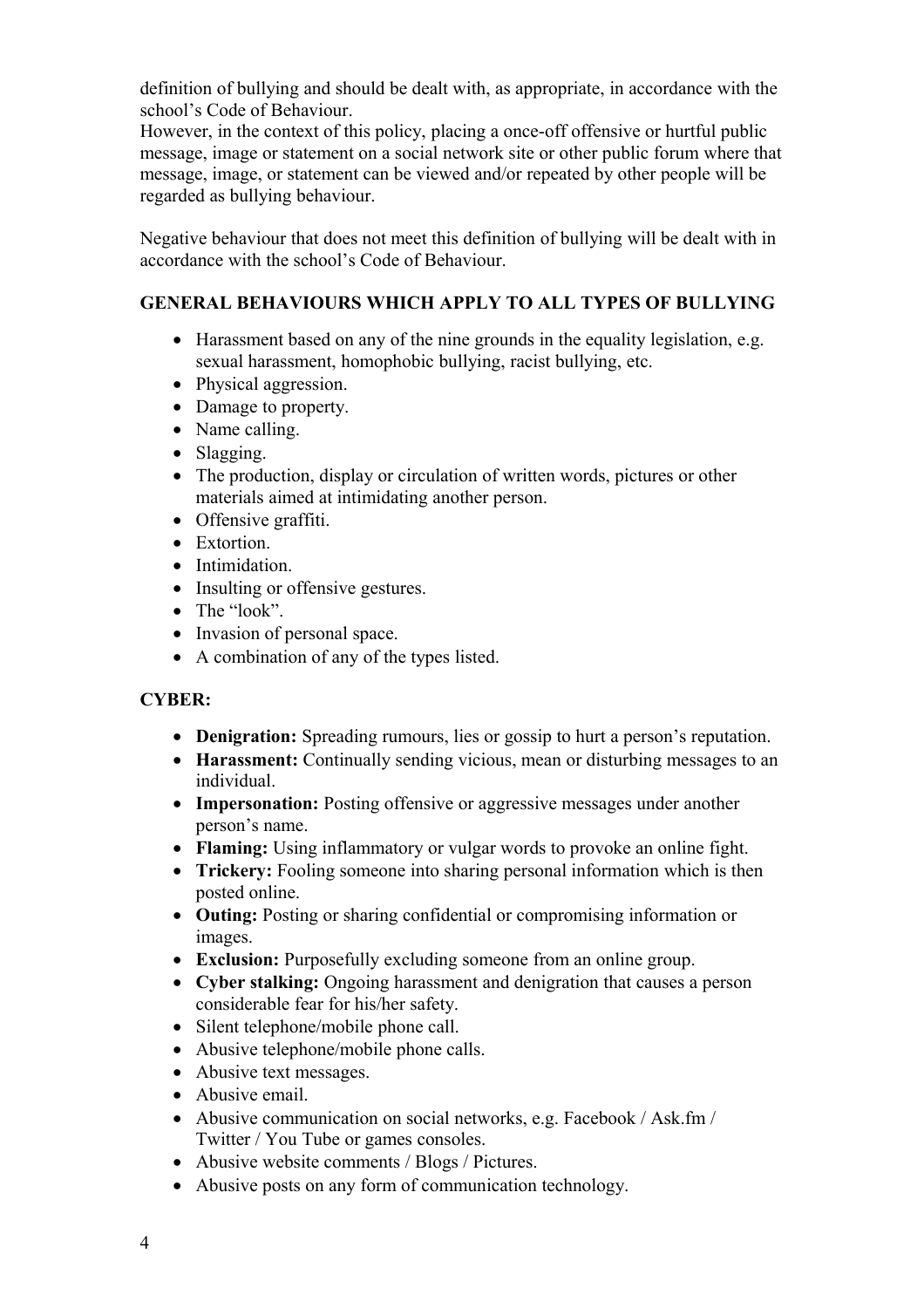#### **IDENTITY BASED BEHAVIOURS:**

**Including any of the nine discriminatory grounds mentioned in Equality Legislation** (gender including transgender, civil status, family status, sexual orientation, religion, age, disability, race and membership of the Traveller community)

# **HOMPHOBIC AND TRANSGENDER:**

- Spreading rumours about a person's sexual orientation.
- Taunting a person of a different sexual orientation.
- Name calling, e.g. gay, queer, lesbian, used in a derogatory manner.
- Physical intimidation or attacks.
- Threats.

#### **RACE, NATIONALITY, EHINIC BACKGROUND AND MEMBERSHIP OF THE TRAVELLER COMMUNITY:**

- Discrimination, prejudice, comments or insults about colour, nationality, culture, social class, religious beliefs, ethnic or traveller background.
- Exclusion on the basis of any of the above.

# **RELATIONAL:**

This involves manipulating relationships as a means of bullying. Behaviour includes:

- Malicious gossip.
- Isolation and exclusion.
- Ignoring.
- Excluding from the group.
- Taking someone's friends away.
- "Bitching".
- Spreading rumours.
- Breaking confidence.
- Talking loud enough so that the victim can hear.
- The "look".
- Use of terminology such as 'nerd' in a derogatory way.

#### **SEXUAL:**

- Unwelcome or inappropriate sexual comments or touching.
- Harassment

# **SPECIAL EDUCATIONAL NEEDS, DISABILITY:**

- Name calling.
- Taunting others because of their disability or learning needs.
- Taking advantage of some pupils' vulnerabilities and limited capacity to recognise and defend themselves against bullying.
- Taking advantage of some pupils' vulnerabilities and limited capacity to understand social situations and social cues.
- Mimicking a person's disability.
- Setting others up for ridicule.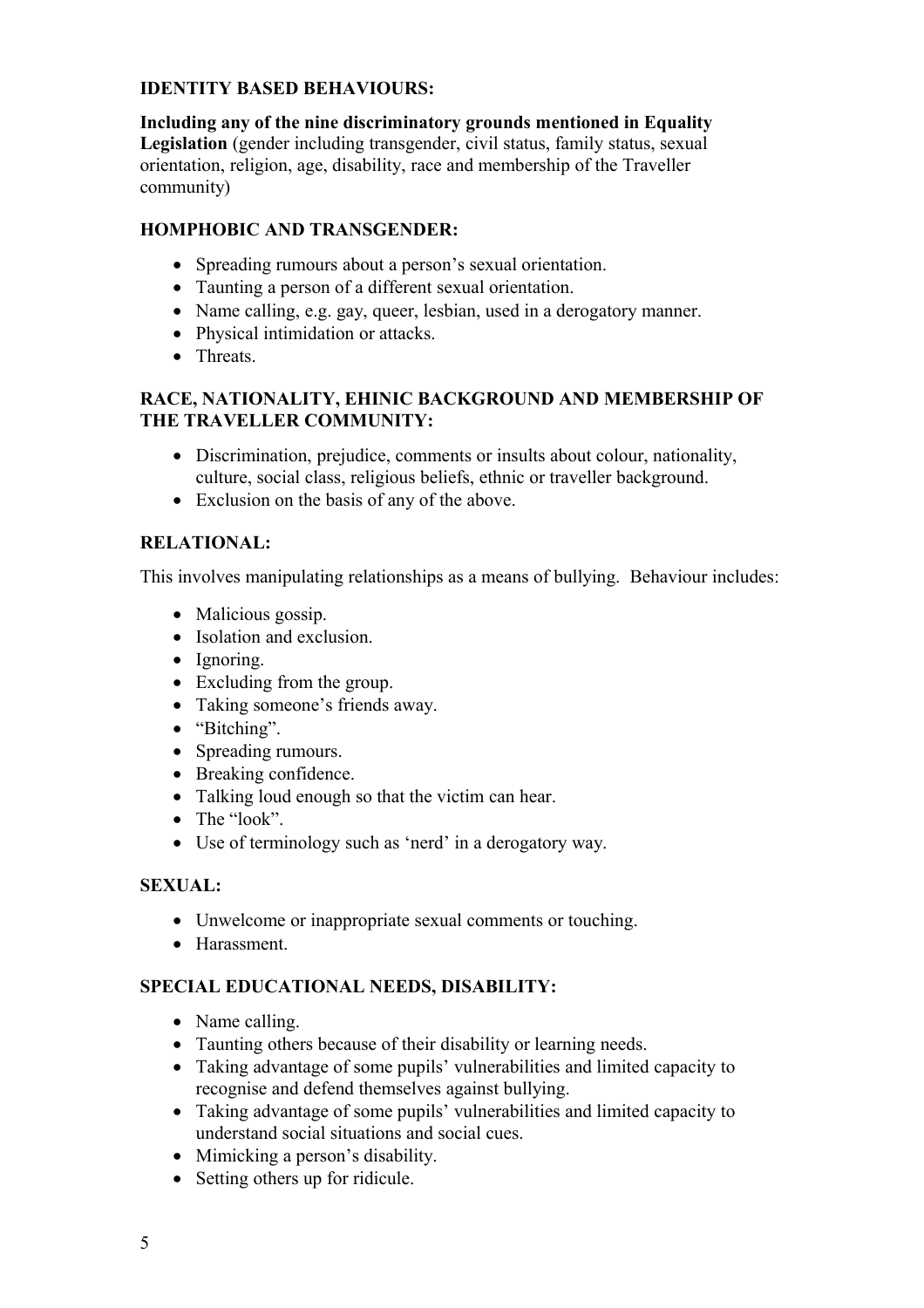- 4. **The relevant teachers for investigating and dealing with bullying in accordance with the Anti-Bullying Procedures for Primary & Post Primary Schools – Section 6:7.6, 6:7.7 – are as follows**:
	- Principal.
	- Deputy Principal.
	- All teachers.
- 5. **The following education and prevention strategies (including strategies specifically aimed at cyber-bullying, homophobic and transphobic bullying) will be used by Scoil Réalta na Maidine (Ref.: Section 6.5 of the Anti-Bullying Procedures for Primary & Post Primary Schools):**

#### **EDUCATION AND PREVENTION STRATEGIES:**

#### **School-wide approach**

- A school-wide approach to the fostering of respect for all members of the school community.
- The promotion of the value of diversity to address issues of prejudice and stereotyping, and highlight the unacceptability of bullying behaviour.
- The fostering and enhancing of the self-esteem of all our pupils through both curricular and extracurricular activities. Pupils will be provided with opportunities to develop a positive sense of self-worth through formal and informal interactions.
- Whole staff professional development on bullying to ensure that all staff develop an awareness of what bullying is, how it impacts on pupils' lives and the need to respond to it – prevention and intervention.
- An annual audit of professional development needs with a view to assessing staff requirements through internal staff knowledge/expertise and external sources.
- Professional development with specific focus on the training of the relevant teachers.
- School-wide awareness raising and training on all aspects of bullying, to include pupils, parents/guardians and the wider school community.
- Supervision and monitoring of classrooms, corridors, school grounds, school tours and extra-curricular activities. Non-teaching and ancillary staff will be encouraged to be vigilant and report issues to relevant teachers. Supervision will also apply to monitoring student use of communication technology within the school.
- Involvement of the student council in contributing to a safe school environment, e.g. Buddy System, mentoring, Lunchtime Buddies and other student support activities that can help to support pupils and encourage a culture of peer respect and support.
- Development and promotion of an Anti-Bullying code for the school to be displayed publicly in classrooms and in common areas of the school.
- The school's anti-bullying policy is discussed with pupils and all parents/guardians are given a copy as part of the Code of Behaviour of the school on enrolment.
- The implementation of regular (e.g. per year) whole school awareness measures, e.g. a dedicated notice board in the school and classrooms on the promotion of friendship and bullying prevention; annual Anti-Bullying Week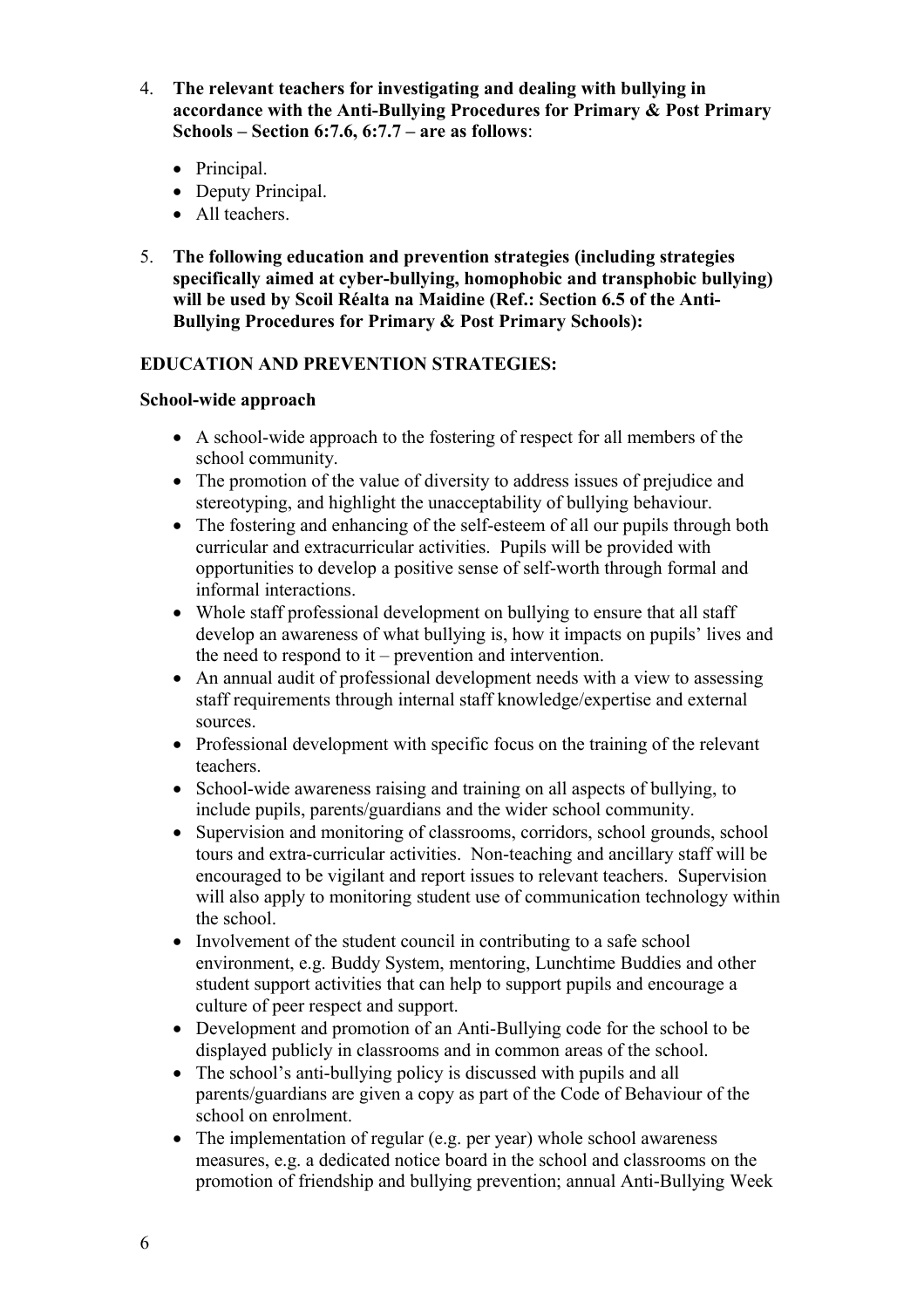and parents/guardians seminars organised by Parents Association (P.A.); annual student surveys during Anti-Bullying Week; regular school assemblies by Principal or Deputy Principal.

 Encourage a culture of telling with particular emphasis on the importance of bystanders. In that way pupils will gain confidence in 'telling'. This confidence factor is of vital importance. It should be made clear to all pupils that when they report incidents of bullying they are not considered to be telling tales but are behaving responsibly.

#### **Ensuring that pupils know who to tell and how to tell, e.g.**

- Direct approach to teacher at an appropriate time, for example after class.
- Hand note up with homework.
- Make a phone call to the school.
- Anti-bullying or Worry box.
- Get a parent/guardian or friend to tell on your behalf.
- Ensure bystanders understand the importance of telling if they witness or know that bullying is taking place.
- Identify clear protocols to encourage parents/guardians to approach the school if they suspect that their child is being bullied. The protocol should be developed in consultation with parents.
- The development of an Acceptable Use Policy in the school to include the necessary steps to ensure that the access to technology within the school is strictly monitored, as is the pupils' use of mobile phones.
- The listing of supports currently being used in the school and the identification of other supports available to the school.

#### **Implementation criteria**

- The full implementation of the Social, Personal and Health Education (S.P.H.E.), Relationship and Sexuality Education (R.S.E.) and Stay Safe Programmes.
- Continuous Professional Development (C.P.D.) for staff in delivering these programmes.
- Delivery of the Garda S.P.H.E. Programmes at primary level. These lessons, delivered by Community Gardaí, cover issues around personal safety and cyber-bullying.
- The school will specifically consider the additional needs of Special Educational Needs (S.E.N.) pupils with regard to programme implementation and the development of skills and strategies to enable all pupils to respond appropriately.
- The school will consider the implementation of advice in "Sexual Orientation – Advice for Schools" (R.S.E. Primary, see booklet).

#### **PROCEDURES FOR INVESTIGATING AND DEALING WITH BULLYING (Anti-Bullying Procedures for Primary & Post Primary Schools – Section 6:8.9)**

The primary aim in investigating and dealing with bullying is to resolve any issues and to restore, as far as is practicable, the relationships of the parties involved (rather than to apportion blame).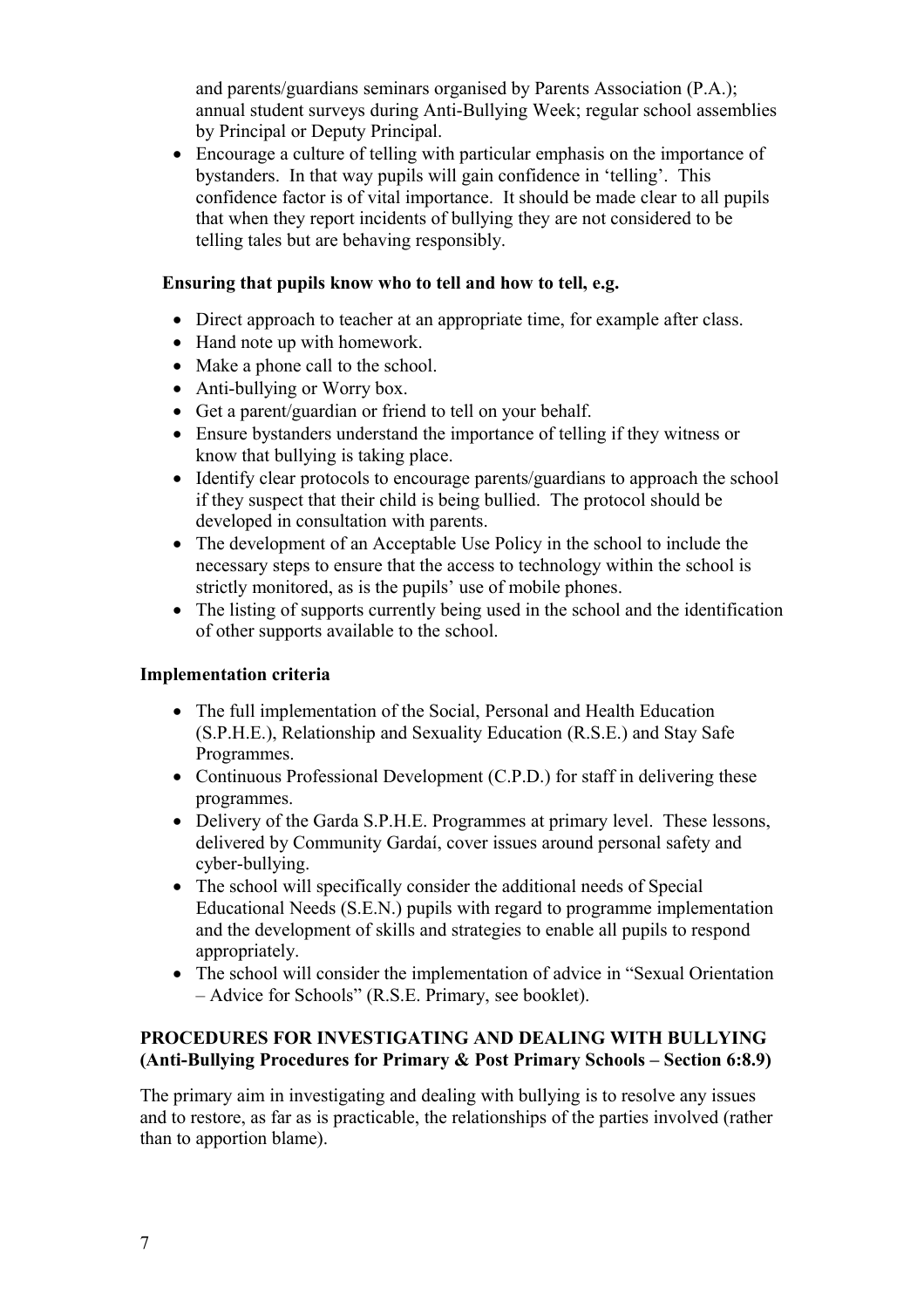#### **The school's procedures must be consistent with the following approach:**

Every effort will be made to ensure that all involved (including pupils, parents/guardians) understand this approach from the outset.

# **REPORTING BULLYING BEHAVIOUR**

- Any pupil or parent(s)/guardian(s) may bring a bullying incident to **any teacher in the school;**
- All reports, including anonymous reports of bullying, will be investigated and dealt with by the relevant teacher; and
- Teaching and non-teaching staff such as secretaries, special needs assistants (SNAs), bus escorts, caretakers, cleaners **must** report any incidents of bullying witnessed by them, or mentioned to them, to the relevant teacher.

#### **INVESTING AND DEALING WITH INCIDENTS: STYLE OF APPROACH (See Section 6.8.9)**

- In investigating and dealing with bullying, *the relevant teacher* will exercise his/her professional judgement to determine whether bullying has occurred and how best the situation might be resolved.
- Parents/guardians and pupils are required to co-operate with any investigation and assist the school in resolving any issues and restoring, as far as is practicable, the relationships of the parties involved as quickly as possible.
- Teachers should take a calm, unemotional problem-solving approach;
- Where possible incidents should be investigated outside the classroom situation to ensure the privacy of all involved.
- All interviews should be conducted with sensitivity and with due regard to the rights of all pupils concerned. Pupils who are not directly involved can also provide very useful information in this way.
- When analysing incidents of bullying behaviour, the relevant teacher should seek answers to questions of **what, where, when, who and why.** This should be done in a calm manner, setting an example in dealing effectively with a conflict in a non-aggressive manner.
- If a group is involved, each member should be interviewed individually at first. Thereafter, all those involved should be met as a group. At the group meeting, each member should be asked for his/her account of what happened to ensure that everyone in the group is clear about each other's statements.
- Each member of a group should be supported through the possible pressures that may face them from the other members of the group after the interview by the teacher. It may also be appropriate or helpful to ask those involved to write down their account of the incident(s) in the presence of a parent or guardian.
- In cases where it has been determined by the relevant teacher that bullying behaviour has occurred, the parents/guardians of the parties involved should be contacted at an early stage to inform them of the matter and explain the actions being taken (by reference to the school policy). The school should give parents/guardians an opportunity of discussing ways in which they can reinforce or support the actions being taken by the school and the supports provided to the pupils.
- Where the relevant teacher has determined that a pupil has been engaged in bullying behaviour, it should be made clear that he is in breach of the school's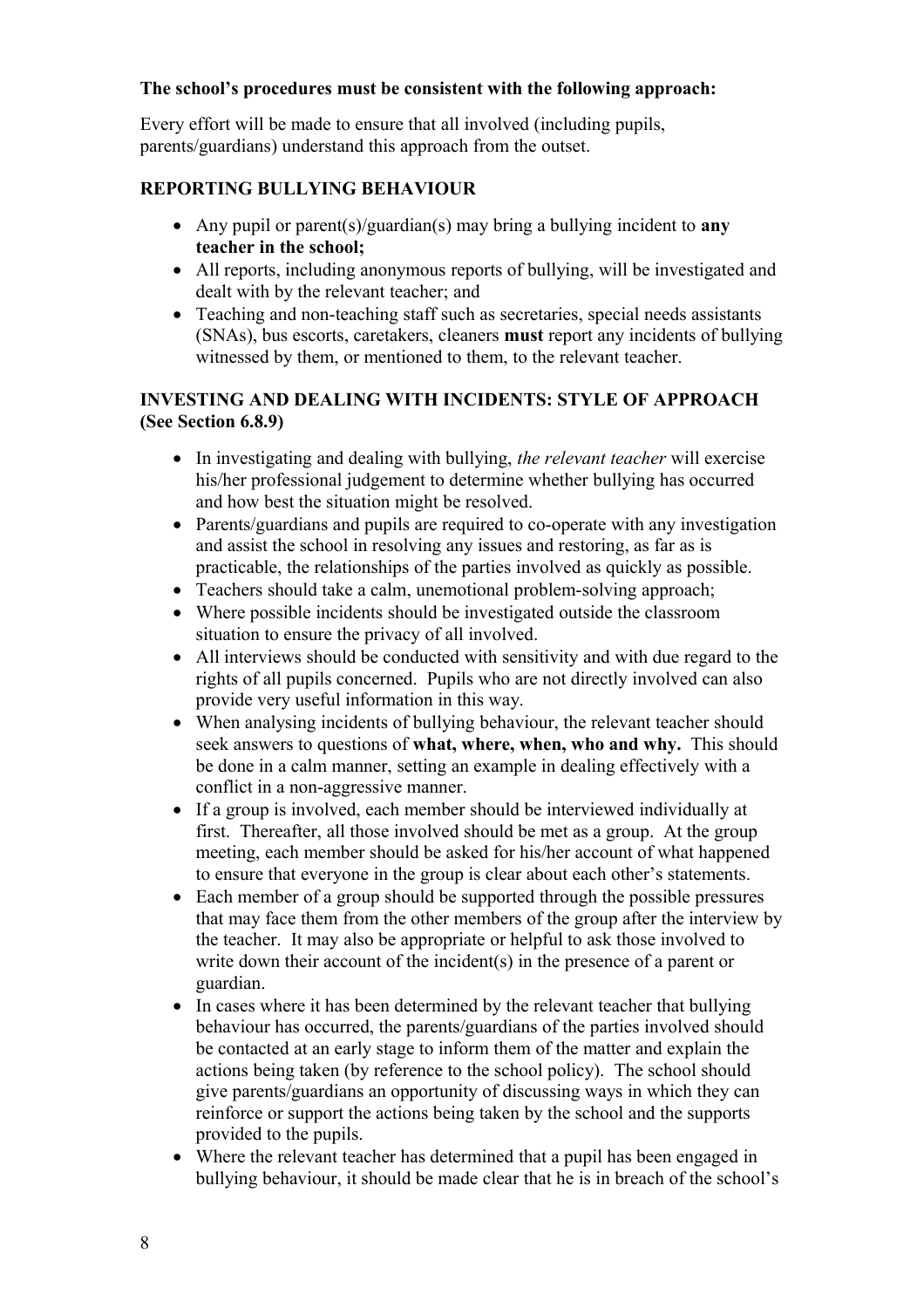anti-bullying policy and efforts should be made to try to get him to see the situation from the perspective of the pupil being bullied.

 It must also be made clear to all involved (each set of pupils and parents/guardians) that in any situation where disciplinary sanctions are required, this is a private matter between the pupil being disciplined, his parents/guardians and the school.

# **FOLLOW UP AND RECORDING**

In determining whether a bullying case has been adequately and appropriately addressed the relevant teacher must, as part of his/her professional judgement, take the following factors into account:

- Whether the bullying behaviour has ceased.
- Whether any issues between the parties have been resolved as far as is practicable.
- Whether the relationships between the parties have been restored as far as is practicable.
- Any feedback received from the parties involved, their parents/guardians or the school Principal or Deputy Principal.
- Follow-up meetings with the relevant parties involved should be arranged separately with a view to possibly bringing them together at a later date if the pupil who has been bullied is ready and agreeable.
- **Where parents/guardians are not satisfied that the school has dealt with a bullying case in accordance with these procedures, the parents/guardians must be referred, as appropriate, to the school's complaints procedures.**
- In the event that a parent/guardian has exhausted the school's complaints procedures and is still not satisfied, the school must advise the parent/guardian of their right to make a complaint to the **Ombudsman for Children.**

# **RECORDING OF BULLYING BEHAVIOUR**

It is imperative that all recording of bullying incidents must be done in an objective and factual manner.

The school's procedures for noting and reporting bullying behaviour are as follows:

#### **INFORMAL:** PRE-DETERMINATION THAT BULLYING HAS OCCURRED

- All staff must keep a written record of any incidents witnessed by them or notified to them. All incidents must be reported to the relevant teacher.
- While all reports, including anonymous reports of bullying, must be investigated and dealt with by the relevant teacher, the relevant teacher must keep a written record of the reports, the actions taken and any discussions with those involved regarding same.
- The relevant teacher must inform the Principal of all incidents being investigated.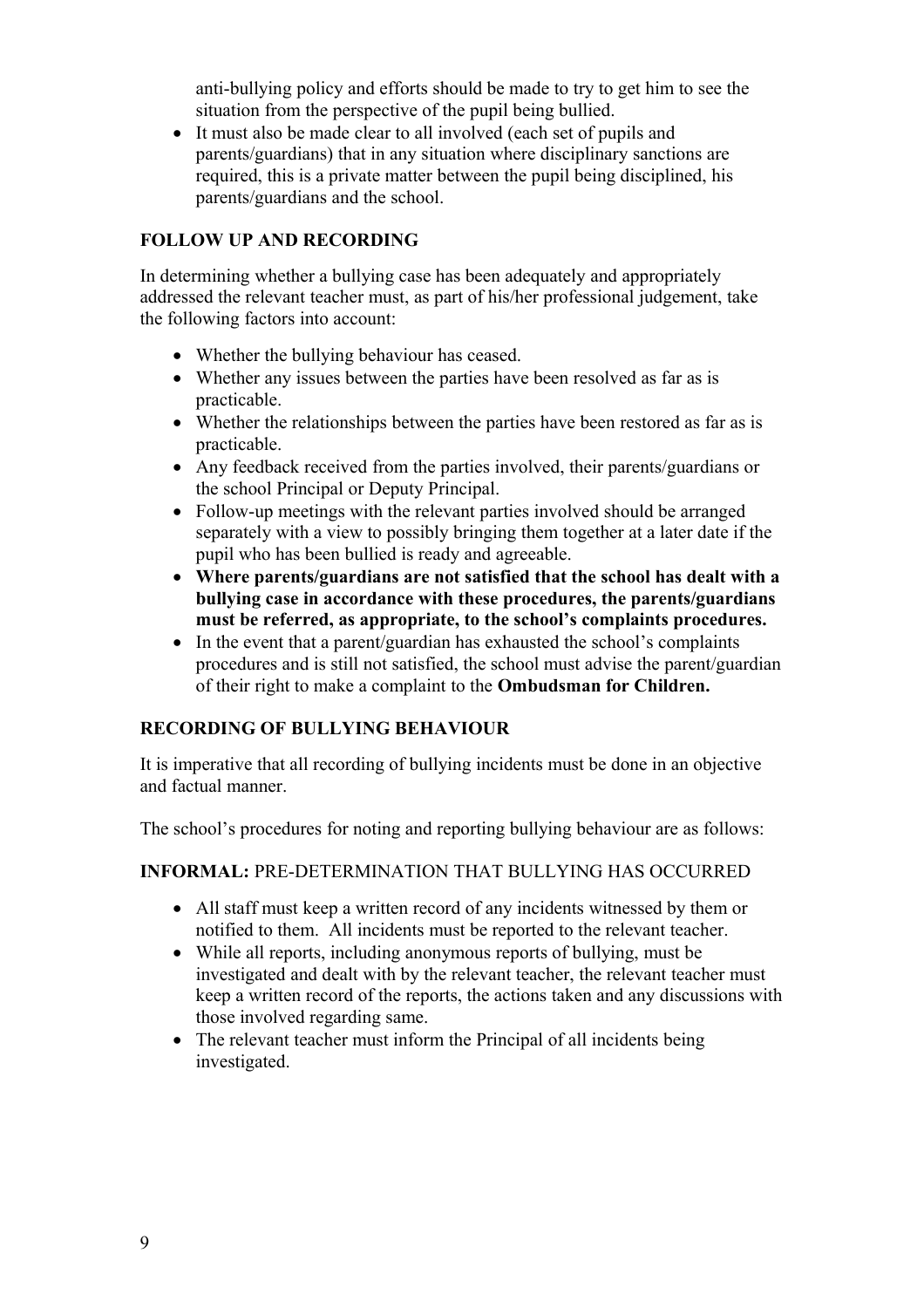**FORMAL STAGE 2:** From Department of Education and Skills (D.E.S.) Procedures.

The relevant teacher must use **the recording template attached** (Appendix 3) to record the bullying behaviour in the following circumstances:

- a) In cases where she/he considers that the bullying behaviour has not been adequately and appropriately addressed within 20 school days after she/he has determined that bullying behaviour occurred; and
- b) All confirmed instances of bullying behaviour must be recorded and reported immediately to the Principal or Deputy Principal as applicable.

#### **The recording template must be retained by the relevant teacher in question and a copy maintained by the Principal**.

Teachers' records are retained in a secure space in the teacher's classroom. All report templates given to the Principal will be retained in the filing cabinet in the Principal's Office.

# **ESTABLISHED INTERVENTION STRATEGIES**

- Teacher interviews with all pupils.
- Negotiating agreements between pupils and following these up by monitoring progress. This can be on an informal basis or implemented through a more structured mediation process.
- Working with parents/guardians to support school interventions.
- No blame approach.
- Circle Time.
- Restorative interviews.
- Restorative conferencing.
- Implementing questionnaires.

Scoil Réalta na Maidine is committed to exploring these interventions further:

- The traditional successful disciplinary approach.
- Strengthening the victim.
- Mediation.
- Restorative practice.
- The Support Group method.
- The method of Shared Concern.

#### 6. **The school's programme of support for working with pupils affected by bullying is as follows (Ref. 6:8:16 of the Anti-Bullying Procedures for Primary & Post Primary Schools):**

All in-school supports and opportunities will be provided for the pupils affected by bullying to participate in activities designed to raise their self-esteem, to develop friendships and social skills and build resilience, e.g.

- S.P.H.E. Lessons.
- Stay Safe Programme.
- Walk Tall.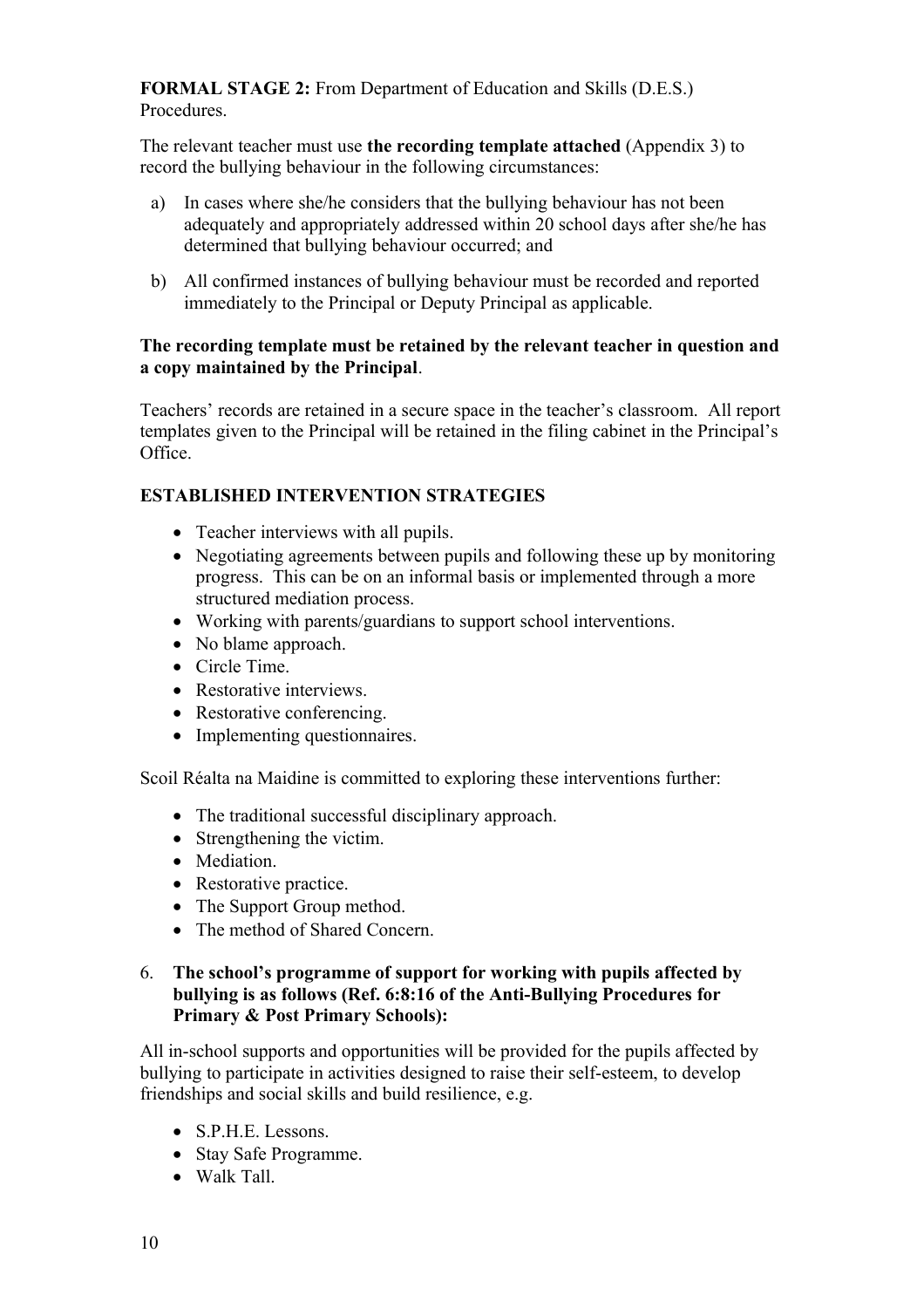- Anti-Bullying Week.
- Buddy System.
- Care Team Support including Social Skills Group.
- Group work such as Circle Time.

If pupils require counselling or further supports the school will endeavour to liaise with the appropriate agencies to organise same. The **National Educational Psychological Service (N.E.P.S.) will also be contacted for advice.**

Pupils should understand that there are no innocent bystanders and that all incidents of bullying behaviour must be reported to a teacher.

#### 7. **Supervision and Monitoring of Pupils**

The Board of Management confirms that appropriate supervision and monitoring policies and practices are in place to both prevent and deal with bullying behaviour and to facilitate early intervention where possible.

- There are agreed supervision and monitoring practices in the school. Mobile phones must be surrendered to the teacher/Principal or school office during the school day 09.10am to 14.50pm. Mobile phones are generally not permitted on school tours/outings except in special circumstances.
- Bullying danger spots have been identified as the playground, area by preschool, front exit area, toilets, resource rooms, computer room and corridors, school tours/trips, after school activities and swimming lessons.
- Parents and pupils have been consulted in the identification of these danger spots.
- Pupils will be involved as a resource to assist in counteracting bullying through the Student Council.
- In relation to Acceptable Use Policy in the school the following issues are addressed:
	- $\triangleright$  All Internet sessions are supervised by a teacher;
	- $\triangleright$  The school regularly monitors pupils' Internet usage within school time; and
	- $\triangleright$  Pupils have been instructed to access only those discussion forums and messaging or other electronic communication forums that have been approved by the school.

(Note that the Schools Broadband Programme has blocked all social networking sites on the basis that they waste time and take up too much of the bandwidth which is been provided for educational purposes only).

#### 8. **Prevention of Harassment**

The Board of Management confirms that the school will, in accordance with its obligations under equality legislation, take all such steps that are reasonably practicable to prevent the sexual harassment of pupils or staff or the harassment of pupils or staff on any of the nine grounds specified, i.e. gender including transgender, civil status, family status, sexual orientation, religion, age, disability, race and membership of the Traveller community.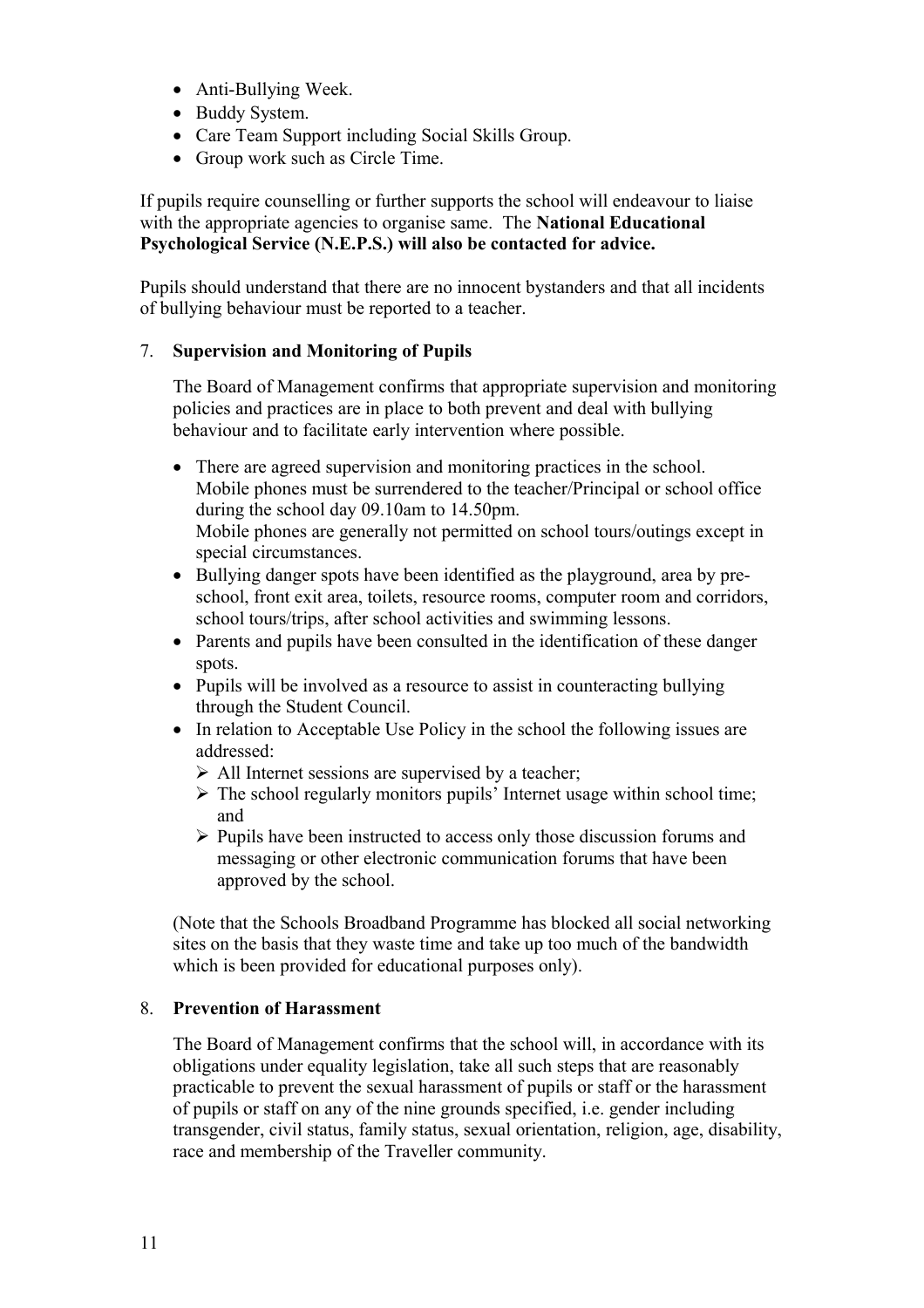- 9. This policy was adopted by the Board of Management.
- 10. This policy has been made available to school personnel, published on the school website and is readily accessible to parents and pupils on request and provided to the Parents' Association who were active partners in its compilation**.** A copy of this policy will be made available to the Department and the patron if requested.
- 11. This policy and its implementation will be reviewed by the Board of Management once in every school year. Written notification that the review has been completed will be made available to school personnel, published on the school website and be readily accessible to parents and pupils on request and provided to the Parents' Association. A record of the review and its outcome will be made available, if requested, to the patron and the Department.

| Signed:<br>Chairperson, Board of Management | Signed:<br>Principal |  |
|---------------------------------------------|----------------------|--|
| Date:                                       | Date:                |  |
|                                             |                      |  |
|                                             |                      |  |

The contents of this policy have been approved by St. Senan's Education office, acting on behalf of the Patron.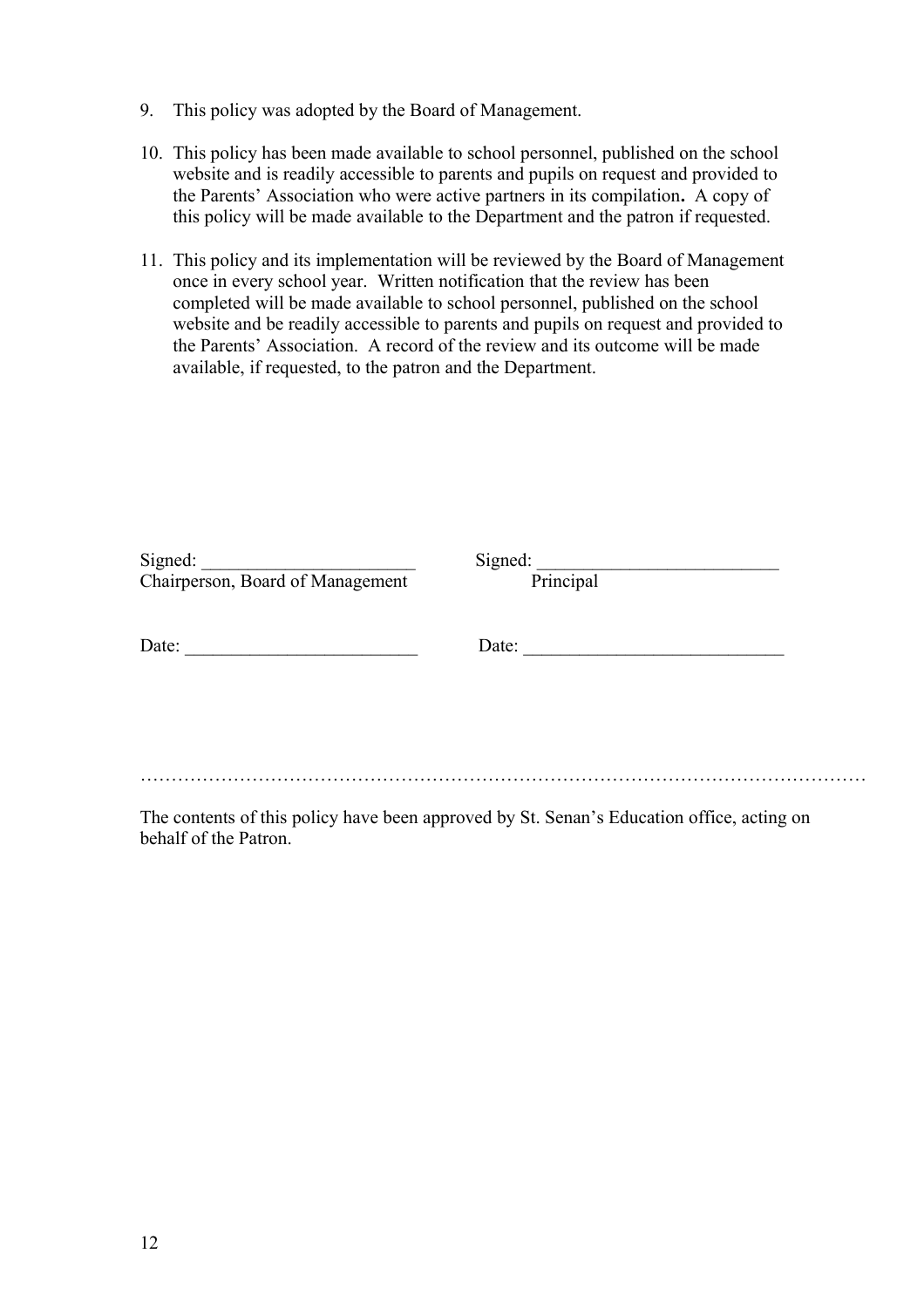#### **APPENDIX A – In School Management Team (I.S.M.):**

- 1. Bernadette Sheehy.
- 2. Magraret Lane.
- 3. Catherine McEllistrem.

#### **APPENDIX 3 – TEMPLATE FOR RECORDING BULLYING BEHAVIOUR**

1. Name of pupil being bullied and class group

| - - - -<br>ีนวง |  |
|-----------------|--|
|                 |  |

2. Name(s) and class(es) engaged in bullying behaviour

………………………………………………………………………………….. ………………………………………………………………………………… …………………………………………………………………………………

- 3. **Source** of bullying concern/report 4. **Location** of incidents  $(tick$  relevant box $(es))$  (tick relevant box $(es))$
- 

| Pupil concerned | Playground |  |
|-----------------|------------|--|
| Other Pupil     | Classroom  |  |
| Parent          | Corridor   |  |
| Teacher         | Toilets    |  |
| Other           | School Bus |  |

- 5. **Name of person(s) who reported** the bullying concern
- 6. **Type** of Bullying Behaviour (tick relevant box(es))

| Physical Aggression | Cyber-bullying   |
|---------------------|------------------|
| Damage to Property  | Intimidation     |
| Isolation/Exclusion | Malicious Gossip |
| Name Calling        | Other (specify)  |

7. Where behaviour is regarded as identity-base, indicate the relevant category

| Homophobic | Disability/SEN<br>related | Racist | Membership of<br>Traveller<br>Community | Other (specify) |
|------------|---------------------------|--------|-----------------------------------------|-----------------|
|------------|---------------------------|--------|-----------------------------------------|-----------------|